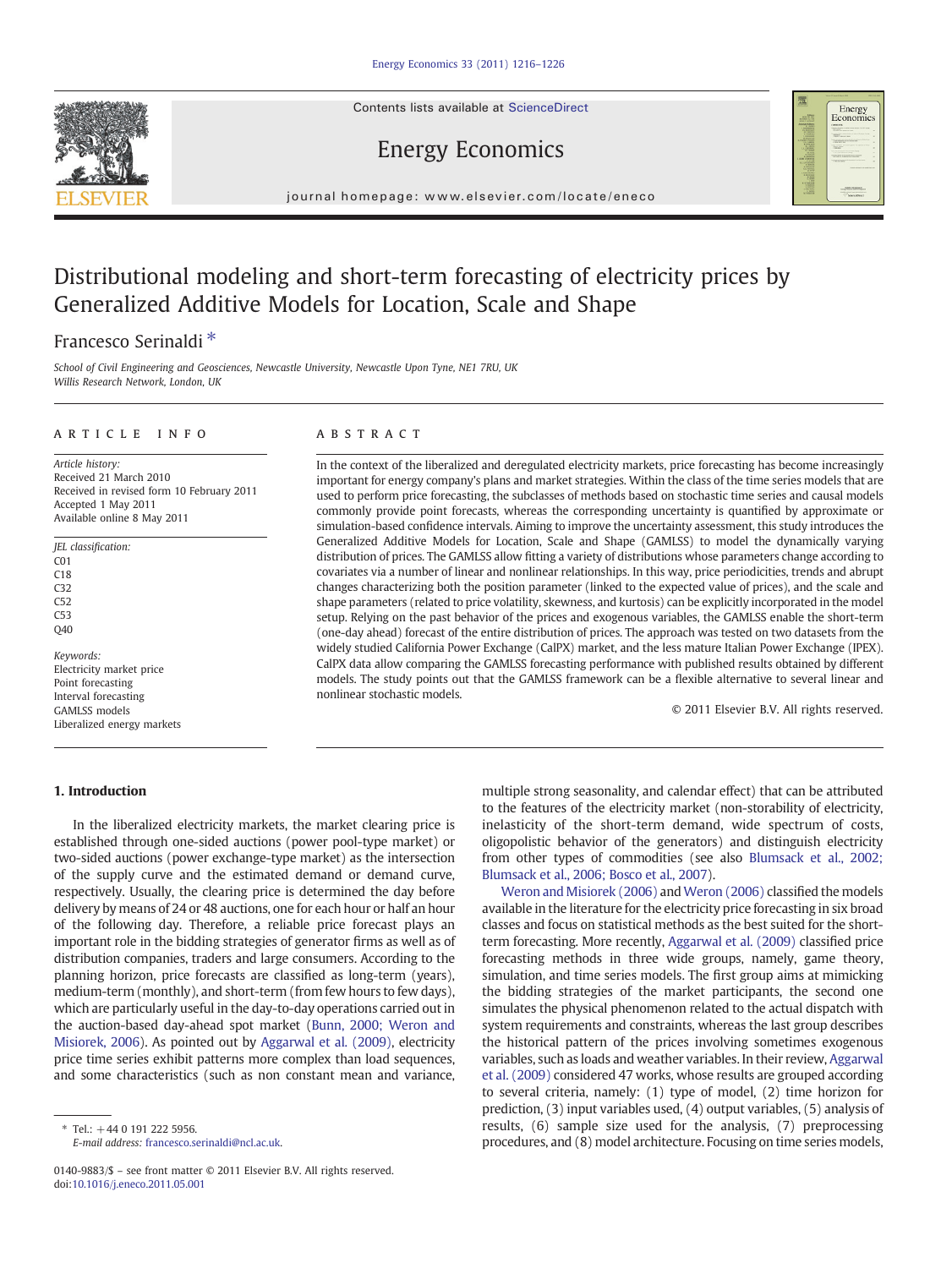there is no evidence that one approach clearly outperforms the others. The performance of the models depends on the properties of the data on hand (market maturity, volatility, regulation, time span, etc.), and is usually assessed by comparing point forecasts (i.e., price profiles, which are the most common output of the short-term forecasting models) with the actual clearing prices.

[Aggarwal et al. \(2009\)](#page--1-0) recognized that only four papers out of 29 dealing with time series models provide confidence intervals or the probability density function associated with price profiles (see Tables 3 and 5 of their paper). [Weron \(2006\)](#page--1-0) also pointed out the lack of extensive literature on interval forecasting of electricity prices. From 2006, only few authors have complemented the stochastic point forecasts with confidence intervals (e.g., [Misiorek and Weron, 2006; Misiorek et al., 2006;](#page--1-0) [Nogales and Conejo, 2006; Weron and Misiorek, 2008](#page--1-0)). However, the interval forecasting should always be performed to provide a picture of the estimation uncertainty and reliability. Interval forecasting is usually carried out by assuming that prediction errors (i.e., the differences between point forecasts and actual clearing prices) are normally distributed. As an alternative, quantiles with a given probability can be extracted from the empirical distribution of the prediction errors. In other words, the expected price forecast resulting from the point estimation is commonly complemented by confidence intervals deduced from the distribution of the forecasting residuals.

In this study, we assume that the elements of an electricity price time series are realizations of a nonstationary distribution function, the parameters of which change dynamically according to intra-day, weekly, annual seasonality and other possible explanatory variables. Since the position, scale, and shape parameters of a suitable multiparameter distribution are linked to its expectation, variance, skewness and kurtosis coefficients, a proper choice of the rules driving the change of the parameters' values from a time instant to the following one allows obtaining a price distribution whose expected value represents the time-varying point estimate (forecast), and the time-varying scale and shape parameters can account for heteroskedastic and leptokurtic (or platykurtic) behavior. Generalized Additive Models for Location, Scale and Shape (GAMLSS) proposed by [Rigby and Stasinopoulos \(2005\)](#page--1-0) are a well-suited framework to perform this type of analysis because they allow the forecasting of the entire day-ahead distribution and not just the expectation and approximate confidence intervals.

The remainder of the paper is organized as follows. In Section 2, the GAMLSS rationale, inferential aspects and model setup are introduced. [Section 3](#page--1-0) briefly describes structure and setup of the benchmark models used to compare the GAMLSS performance. [Section 4](#page--1-0) introduces the criteria used to assess the performence of the forecasting methods. In [Section 5,](#page--1-0) two datasets are analyzed: the California Power Exchange (CalPX) market prices for which results from a number of models are well documented in the literature, and the data from the Italian Power Exchange (IPEX) market, which are of specific interest in the present study. Finally, conclusions close the study.

### 2. GAMLSS modeling

GAMLSS were proposed by [Rigby and Stasinopoulos \(2005\)](#page--1-0) as a general modeling framework extending the classical Generalized Additive Models (e.g. [Hastie and Tibshirani, 1990\)](#page--1-0), Generalized Linear Models (e.g. [Nelder and Wedderburn, 1972; McCullagh and Nelder,](#page--1-0) [1989\)](#page--1-0), Generalized Linear Mixed Models (e.g. [McCulloch, 1997;](#page--1-0) [McCulloch, 2003\)](#page--1-0), and Generalized Additive Mixed Models (e.g. [Fahrmeir and Lang, 2001](#page--1-0)). The underlying rationale of such type of models is that the quantity of concern (the wholesale electricity prices  $P_t$ , in the present case) is considered as a response variable whose distribution function varies dynamically according to the values assumed by some explanatory variables (e.g., past price history, electricity loads, and weather variables such as temperature). This dependence is formalized via functional (systematic) relationships between the distribution parameters and the explanatory variables. The advantages of using GAMLSS instead of the other abovementioned approaches are that (1) the response variable is not restricted to follow a distribution from the exponential family (e.g., Gaussian distribution) allowing for general distribution functions (e.g., highly skewed and/or kurtotic continuous and discrete distributions); and (2) the systematic part allows modeling not only the location parameter (related to the mean), but also scale and shape parameters (related to the dispersion, skewness, and kurtosis) as linear and/or nonlinear, parametric and/or nonparametric additive functions of covariates and/or random effects (e.g., [Rigby and](#page--1-0) [Stasinopoulos, 2005; Stasinopoulos and Rigby, 2007\)](#page--1-0).

### 2.1. Introduction to GAMLSS theory

This section briefly introduces the theory behind GAMLSS, referring the reader to [Rigby and Stasinopoulos \(2005\), Stasinopoulos](#page--1-0) [and Rigby \(2007\),](#page--1-0) and references therein for a more comprehensive theoretical presentation. Denoting Y the response variable, for the GAMLSS models it is assumed that independent observations  $y_i$ , for  $i$  = 1,..., n, have distribution function  $F_Y(y_i; \, \pmb{\theta}^i)$  with  $\pmb{\theta}^i$  =  $(\theta_1^i,...,\, \theta_p^i)$  a vector of p distribution parameters accounting for position, scale, and shape. Usually  $p$  is less than or equal to four, since  $1 - 1$ ,  $2 - 1$ ,  $3 - 1$ , and  $4 - 1$ parameter families provide enough flexibility for most applications. Given an *n* length vector of the response variable  $y^T=(y_1,..., y_n)$ , let  $g_k$  $(·)$ , for  $k=1,..., p$ , be monotonic link functions relating the distribution parameters to explanatory variables and random effects through an additive model given by:

$$
g_k(\boldsymbol{\theta}_k) = \boldsymbol{\eta}_k = \mathbf{X}_k \boldsymbol{\beta}_k + \sum_{j=1}^{J_k} \mathbf{Z}_{jk} \boldsymbol{\gamma}_{jk}
$$
(1)

where  $\bm{\theta}_k$  and  $\bm{\eta}_k$  are vectors of length n, e.g.  $\bm{\theta}_k^T = \{\theta_k^1, \dots, \theta_k^n\}$ ,  $\bm{\beta}_k^T = \{\beta_{1k}, \dots, \beta_{km}\}$ ...,  $\beta_{lk}$ k} is a parameter vector of length  $J_k$ ,  $\mathbf{X}_k$  is a known design matrix of order  $n \times J_k$ ,  $\mathbf{Z}_{jk}$  is a fixed known  $n \times q_{jk}$  design matrix and  $\mathbf{\gamma}_{jk}$  is a  $q_{jk}$ dimensional random variable.

In Eq. (1), the linear predictors  $\eta_k$ , for  $k=1,..., p$ , are comprised of a parametric component  $\mathbf{X}_k \mathbf{\beta}_k$  (linear functions of explanatory variables), and additive components  $\mathbf{Z}_{jk}\boldsymbol{\gamma}_{jk}$  (linear functions of stochastic variables, also denoted as random effects). GAMLSS involve several important submodels. In particular, if  $Z_{ik} = I_n$ , where  $I_n$  is an  $n \times n$  identity matrix, and  $\gamma_{ik}=\mathbf{h}_{ik}=h_{ik}(\mathbf{x}_{ik})$  for all combinations of j and k in model (1), we have the semi-parametric additive formulation of GAMLSS:

$$
g_k(\boldsymbol{\theta}_k) = \boldsymbol{\eta}_k = \mathbf{X}_k \boldsymbol{\beta}_k + \sum_{j=1}^{J_k} h_{jk} (x_{jk})
$$
 (2)

where  $h_{jk}$  is an unknown function (local linear smoothers, splines, etc.) of the explanatory variable  $\mathbf{X}_{jk}$  and  $\mathbf{h}_{jk}=h_{jk}(\mathbf{x}_{jk})$  is the vector that evaluates the function  $h_{jk}$  at  $\mathbf{x}_{jk}$ . Additive terms in formulation (2) represent smoothing terms that allow for additional flexibility in modeling the dependence of the distribution parameters on the explanatory variables. The reader is referred to [Villarini et al. \(2009b\)](#page--1-0) [and Villarini et al. \(2009a\)](#page--1-0) for example applications using linear functions  $\mathbf{X}_k \boldsymbol{\beta}_k$  and cubic spline smoothing relationships  $h(\cdot)$ .

Model fitting and selection are discussed in [Stasinopoulos and Rigby](#page--1-0) [\(2007\).](#page--1-0) The inference procedure implies the selection of a suitable distribution family of Y, the explanatory variables, the link functions, and the structure of the systematic part (i.e., linear and/or nonlinear, parametric and/or nonparametric additive functions between parameters and covariates). Since the estimation method suggested by [Stasinopoulos](#page--1-0) [and Rigby \(2007\)](#page--1-0) is based on the maximum likelihood principle, the model selection can be carried out by checking the significance of the fitting improvement in terms of information criteria such as the Akaike Information Criterion (AIC; [Akaike, 1974\)](#page--1-0), the Schwarz Bayesian Criterion (SBC; [Schwarz, 1978](#page--1-0)), or the generalized AIC (GAIC; [Stasinopoulos and](#page--1-0)